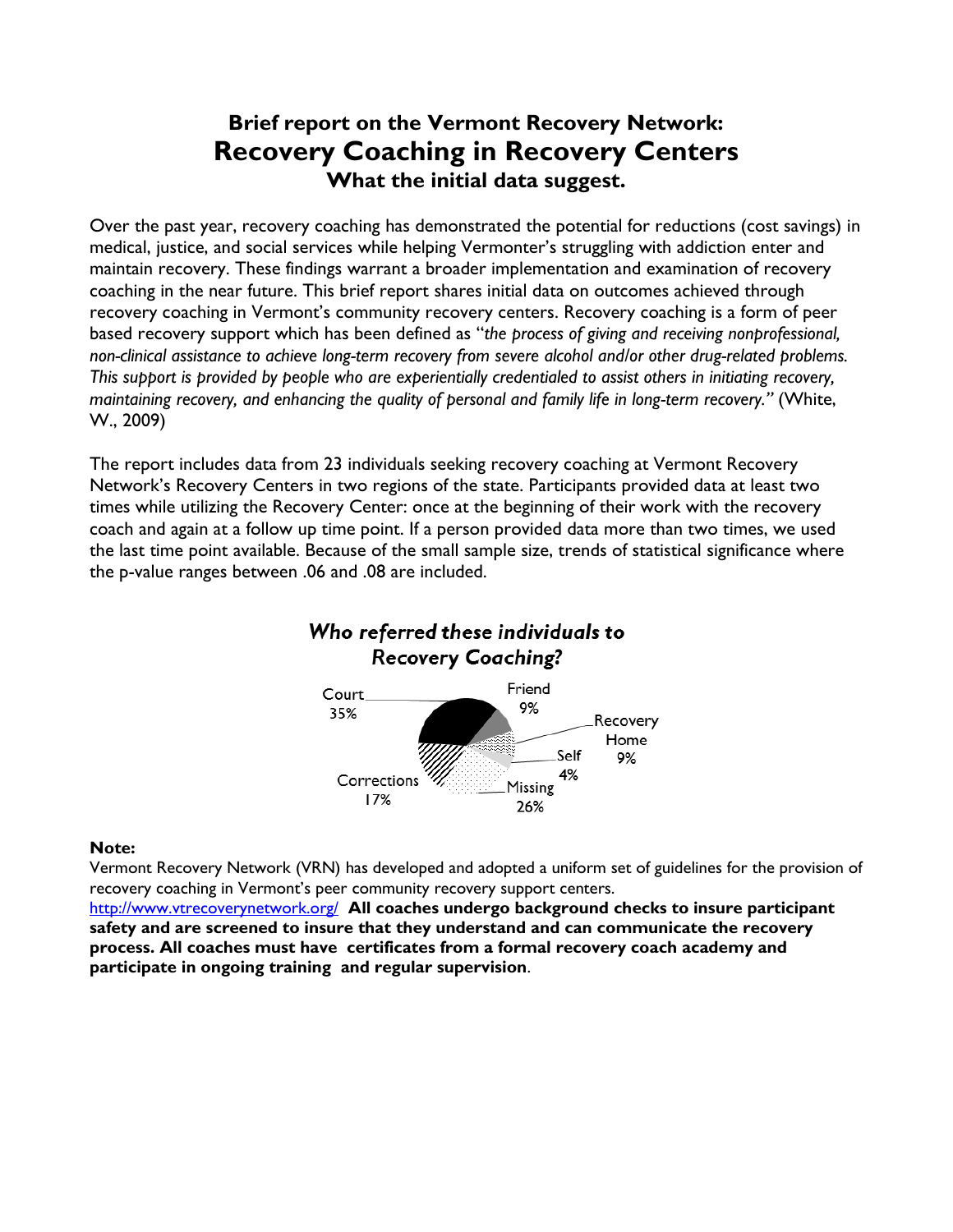

#### Participation in community services before and after Recovery Coaching

\*Change is statistically significant at p<.05. Note: Statistical tests could not be run for the variable "Detoxification Program" because the value at follow up was constant, all equaling no use of such a program.

Initial findings suggest a potential for recovery coaching to reduce social costs associated with addictive disease and co-occuring mental health conditions. While there were significant reductions in hospital and emergency room use, at the same time, there was a significant increase in the use of primary care providers. The increased use of primary care providers demonstrates the potential for recovery coaching to provide a role in health care reform's efforts to respond to addictive disease and co-occurring mental health conditions as chronic conditions which, when responded to appropriately, can lead to reduced hospital and emergency room costs. Recovery coach participants also reported a significant decrease in court involvement. Further evaluation is needed to determine cost savings that can be accrued across the human services spectrum.

## *Participant motivation to maintain abstinence remains consistent for people involved in recovery coaching*

Across alcohol, marijuana, other illicit, and prescription drugs, participants' motivation to abstain averaged a score of 8.3 out of 10, indicating that upon beginning recovery coaching, individuals are very motivated to become and remain abstinent. At the follow up time point, the average motivation score across all substances including alcohol was 8.7. Thus, over time, recovery coaching helped to sustain individuals' motivation to be abstinent.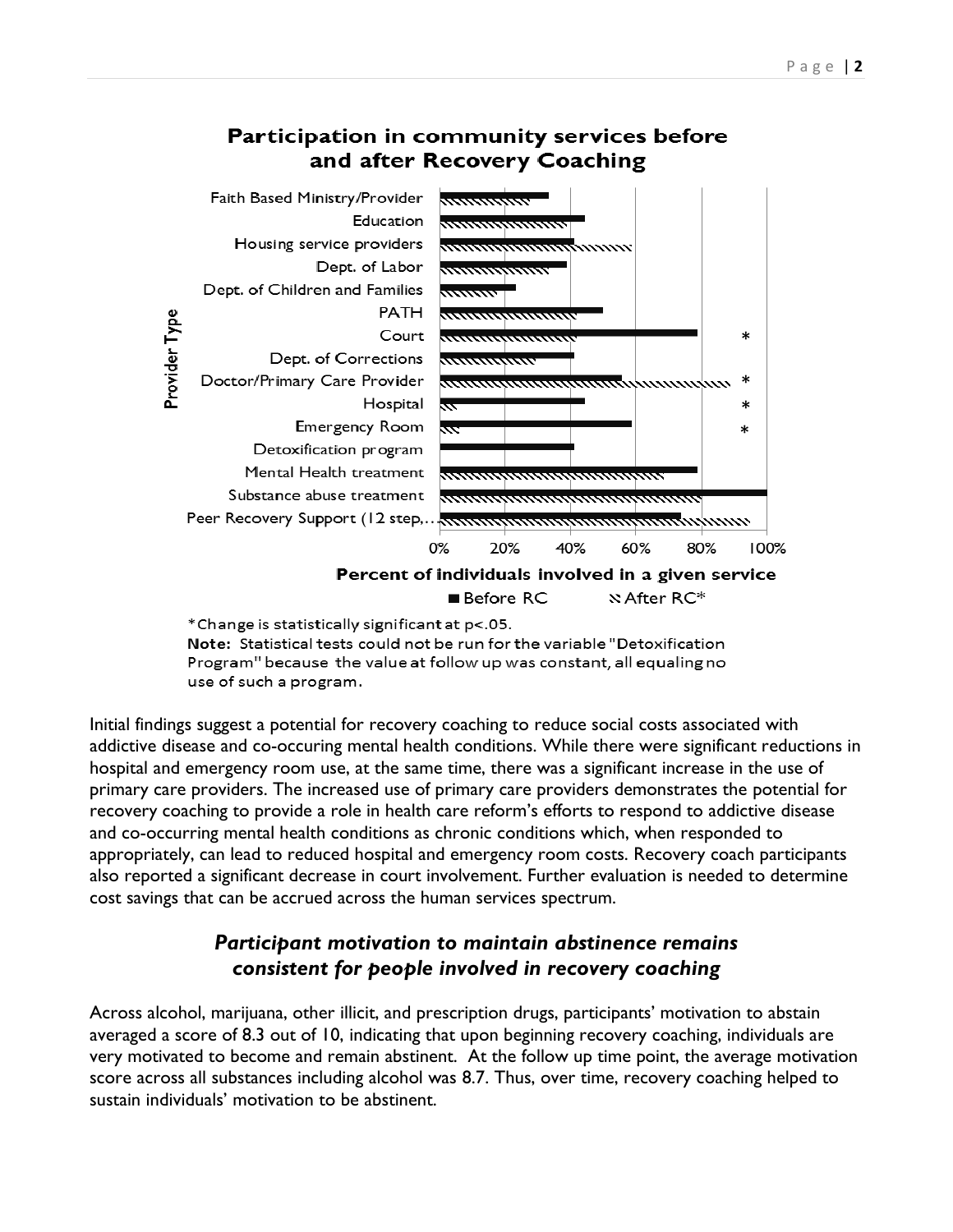### *Time involved in recovery coaching correlates with increased days of abstinence*



## *Participants involved in recovery coaching experience greater improvement in recovery capital regardless of how long they participate.*

The Self Sufficiency Matrix (SSM) was designed to help assist in assessing and building *community based recovery capital*. Recovery capital refers to the amount and quality of internal and external resources one can bring to bear to initiate and/or sustain recovery from addiction and mental health challenges, and related problems. The SSM is influenced by the principles of Recovery Oriented System of Care (ROSC; IRETA, 2006; White et al., 2003) and includes the following domains: access to services, insurance, housing, transportation, health, social connectedness, family relations, spirituality, recovery, substance use, mental health, legal involvement, education, employment, parenting, and safety. The response scale includes five choices ranging from "In Crisis" to "Self Sufficient." In general, when completing the SSM, individuals seeking services at Recovery Centers tend to report "At Risk" to "Stable/Safe" across many life domains. Over time, individuals' scores continue to improve across the majority of key life domains, moving from "At Risk" and "Stable/Safe" to "Stable/Safe" and "Self Sufficient". These changes were statistically significant for the domains of Services, Insurance, and Health for all participants, *regardless of how long they had participated in recovery coaching.*

## *Participating in recovery coaching for a longer period of time demonstrates greater improvement in health, spirituality, and safety*

While the previous paragraph looked at outcomes on the SSM for all participants together, regardless of how long they had participated in recovery coaching, the analyses below compared scores on important life areas of the SSM **by length of involvement** in recovery coaching. Individuals who had participated in recovery coaching less than three months were included in one group while individuals who had participated in recovery coaching for three months or longer were included in